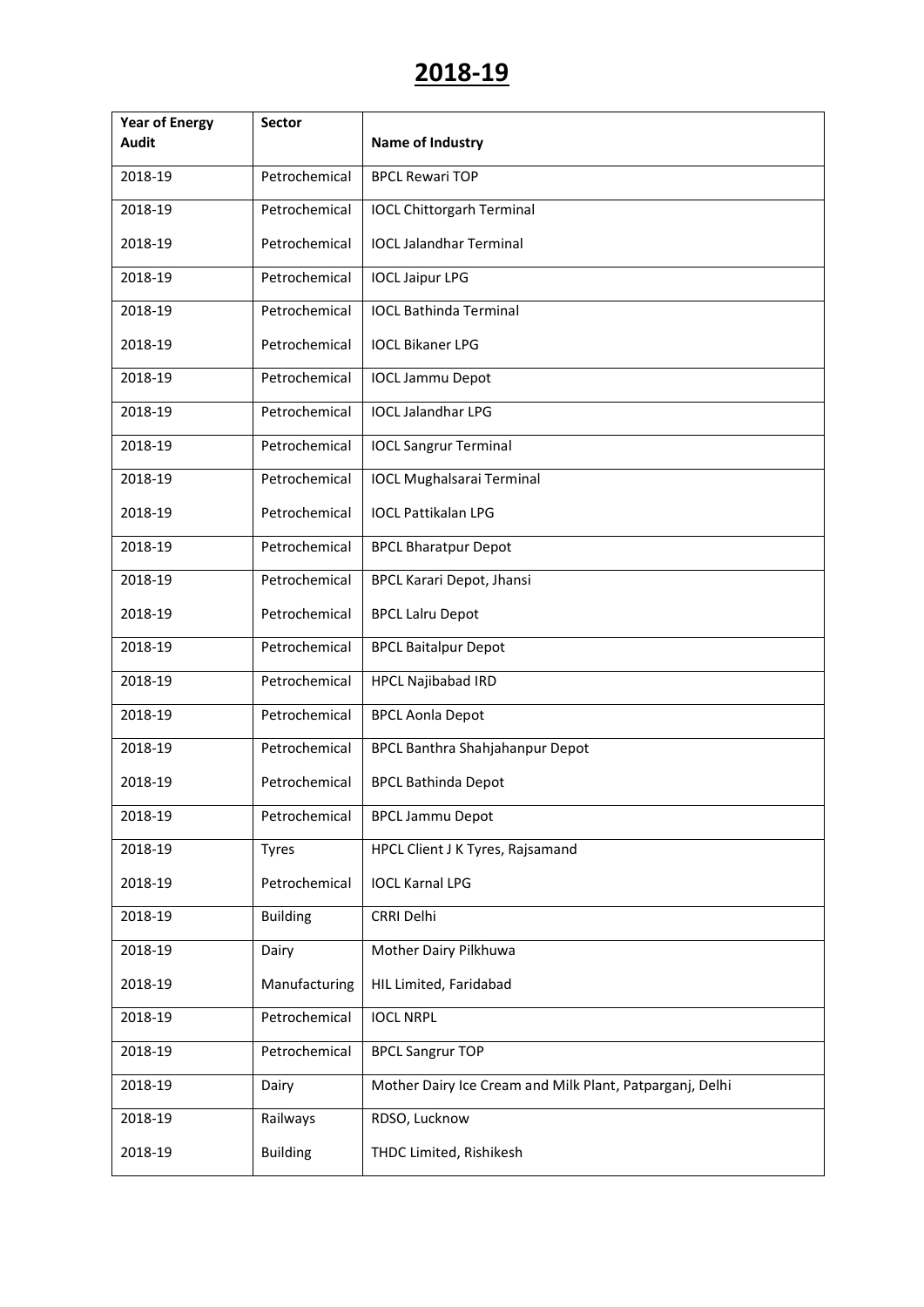| 2018-19 | Petrochemical        | <b>IOCL Kanpur LPG</b>                                    |
|---------|----------------------|-----------------------------------------------------------|
| 2018-19 | Petrochemical        | <b>BPCL Bijwasan Installation</b>                         |
| 2018-19 | Petrochemical        | <b>BPCL Kathgodam</b>                                     |
| 2018-19 | Petrochemical        | <b>HPCL Loni LPG TOP</b>                                  |
| 2018-19 | Automobile           | AG Industries Haridwar                                    |
| 2018-19 | Petrochemical        | <b>IOCL Jaipur DO</b>                                     |
| 2018-19 | <b>Building</b>      | Jamia Hamdard, Delhi                                      |
| 2018-19 | Pharma               | Combitic Global Caplet Pvt Ltd, Sonepat                   |
| 2018-19 | Petrochemical        | <b>IOCL LOBP Illumination, Asaoti</b>                     |
| 2018-19 | Petrochemical        | <b>IOCL Najibabad Terminal</b>                            |
| 2018-19 | Petrochemical        | <b>IOCL Ambala Terminal</b>                               |
| 2018-19 | Petrochemical        | <b>IOCL AFS Ambala</b>                                    |
| 2018-19 | Petrochemical        | <b>IOCL AFS Agra</b>                                      |
| 2018-19 | Petrochemical        | <b>IOCL Chandigarh DO</b>                                 |
| 2018-19 | Petrochemical        | <b>IOCL AFS Bathinda</b>                                  |
| 2018-19 | Petrochemical        | <b>IOCL AFS Pathankot</b>                                 |
| 2018-19 | Petrochemical        | <b>IOCL AFS NAL Bikaner</b>                               |
| 2018-19 | Petrochemical        | <b>BPCL Jobner Installation</b>                           |
| 2018-19 | Petrochemical        | <b>HPCL Jodhpur LPG</b>                                   |
| 2018-19 | Petrochemical        | <b>IOCL WTC DSO</b>                                       |
| 2018-19 | Petrochemical        | <b>IOCL Etawah LPG</b>                                    |
| 2018-19 | Petrochemical        | <b>IOCL Aligarh LPG</b>                                   |
| 2018-19 | Petrochemical        | <b>IOCL Banthra Depot</b>                                 |
| 2018-19 | <b>Power Station</b> | IPGCL, GTPS 270 MW                                        |
| 2018-19 | Petrochemical        | BRAHMAPUTRA CRACKER AND POLYMER LIMITED                   |
| 2018-19 | Petrochemical        | OMC-IOCL-BOKARO LPG BOTTLING PLANT                        |
| 2018-19 | <b>Building</b>      | OMC-IOCL-DIVISIONAL OFFICE - DHANBAD                      |
| 2018-19 | Petrochemical        | OMC-IOCL-MALDA DEPOT                                      |
| 2018-19 | Petrochemical        | OMC-IOCL-SERPL-PRRL                                       |
| 2018-19 | Petrochemical        | OMC-BPCL-MALDA DEPOT                                      |
| 2018-19 | <b>Building</b>      | OMC-IOCL-SILIGURI DIVISIONAL OFFICE, MATIGARA             |
| 2018-19 | Petrochemical        | OMC-IOCL-SARPARA LPG BOTTLING PLANT, NR. GUWAHATI AIRPORT |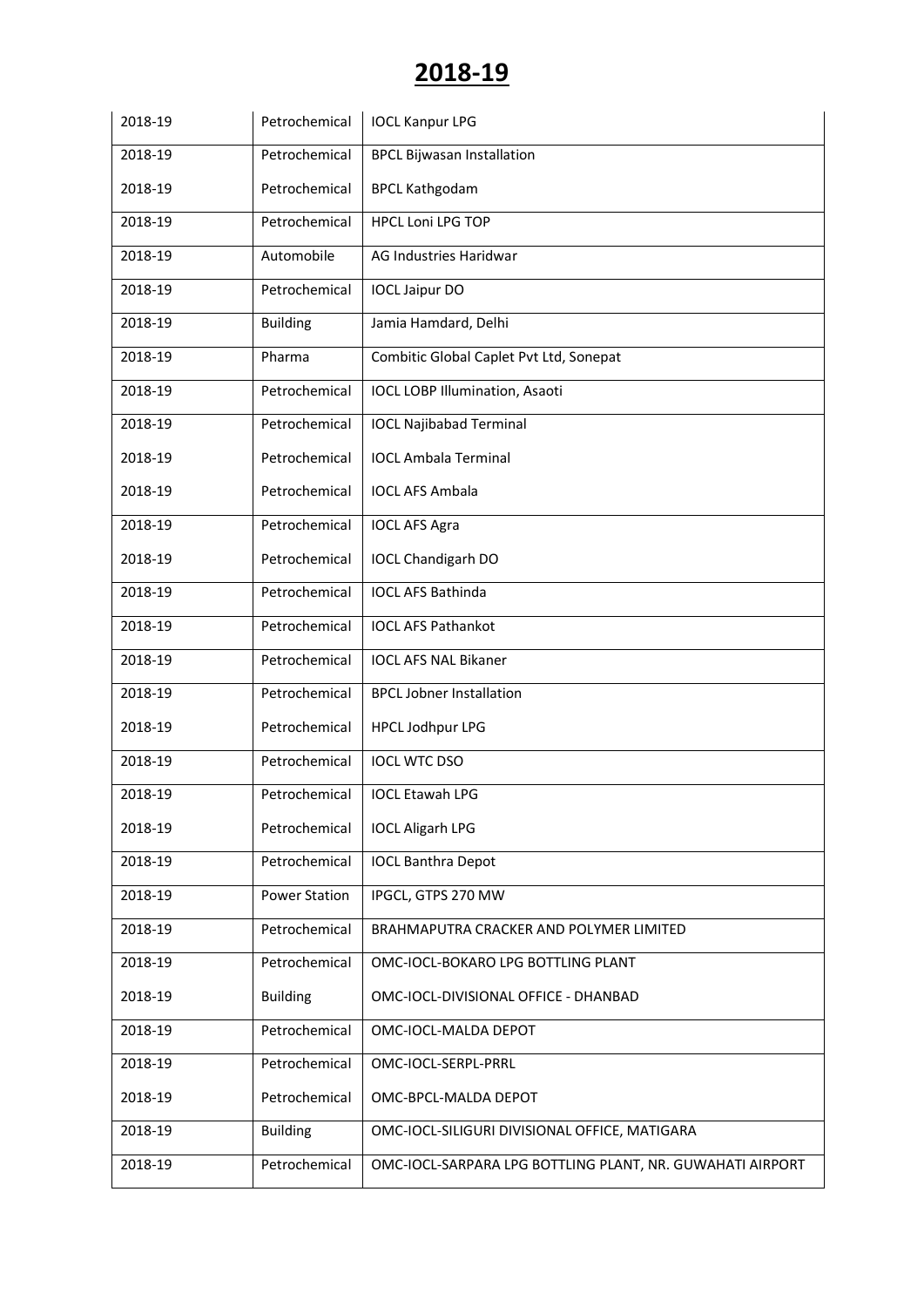| 2018-19 | Petrochemical   | OMC-IOCL-GOPANRI LPG BOTTLING PLANT, TINSUKIA       |
|---------|-----------------|-----------------------------------------------------|
| 2018-19 | Petrochemical   | OMC-IOCL-SEKMAI LPG BOTTLING PLANT, DT.IMPHAL       |
| 2018-19 | Petrochemical   | OMC-IOCL-NORTH GUWAHATI LPG BOTTLING PLANT, ABHYPUR |
| 2018-19 | Petrochemical   | OMC-IOCL-DIMAPUR LPG BOTTLING PLANT, DT.DIMAPUR     |
| 2018-19 | Petrochemical   | OMC-IOCL-SILIGURI TERMINAL                          |
| 2018-19 | Petrochemical   | OMC-IOCL-HALDIA A INSTALLATION                      |
| 2018-19 | Petrochemical   | OMC-IOCL-HALDIA-B INSTALLATION                      |
| 2018-19 | <b>Building</b> | OMC-IOCL- RANCHI AREA OFFICE                        |
| 2018-19 | <b>Building</b> | OMC-IOCL- RANCHI DIVISIONAL OFFICE                  |
| 2018-19 | <b>Building</b> | OMC-IOCL-BEGUSARAI DIVISIONAL OFFICE                |
| 2018-19 | Petrochemical   | OMC-BPCL-PARADEEP COASTAL OIL INSTALLATION          |
| 2018-19 | Petrochemical   | OMC-BPCL-MUZAFFARPUR CO-OP DEPOT                    |
| 2018-19 | Petrochemical   | OMC-BPCL-CO-OP DHANBAD DEPOT                        |
| 2018-19 | Petrochemical   | OMC-BPCL-TATANAGAR DEPOT                            |
| 2018-19 | Petrochemical   | OMC-HPCL-PAHARPUR LPG PLANT                         |
| 2018-19 | Petrochemical   | OMC-IOCL-BARAUNI LPG PLANT                          |
| 2018-19 | Petrochemical   | OMC-BPCL-BARAUNI TOP                                |
| 2018-19 | Petrochemical   | OMC-HPCL-PATNA LPG PLANT                            |
| 2018-19 | <b>Building</b> | OMC-IOCL-INDANE AREA OFFICE, PATNA                  |
| 2018-19 | Petrochemical   | OMC-BPCL-PATNA TOP                                  |
| 2018-19 | <b>Building</b> | OMC-IOCL-SERVO TOWER HOUSING COMPLEX                |
| 2018-19 | <b>Building</b> | OMC-IOCL- ULTADANGA HOUSING COMPLEX                 |
| 2018-19 | <b>Building</b> | OMC-IOCL-BALLYGUNGE GUEST HOUSE                     |
| 2018-19 | Petrochemical   | OMC-HPCL-JAMSHEDPUR LPG PLANT                       |
| 2018-19 | <b>Building</b> | OMC-IOCL-OSO-ORISSA STATE OFFICE-CHANDRASEKHARPUR   |
| 2018-19 | Petrochemical   | OMC-IOCL-BARAUNI REFINERY-ILLUMINATION SURVEY       |
| 2018-19 | Petrochemical   | OMC-IOCL-JHARSUGUDA LPG PLANT                       |
| 2018-19 | <b>Building</b> | OMC-IOCL- NEELKAMAL TRANSIT CAMP                    |
| 2018-19 | <b>Building</b> | OMC-IOCL-HIMADRI GUEST HOUSE                        |
| 2018-19 | <b>Building</b> | OMC-IOCL-RAJHANS GUEST HOUSE                        |
| 2018-19 | Petrochemical   | OMC-HPCL- JATNI LPG PLANT                           |
| 2018-19 | Mining          | NON OMC-OMC-BANGUR UNDERGROUND CHROMITE MINES       |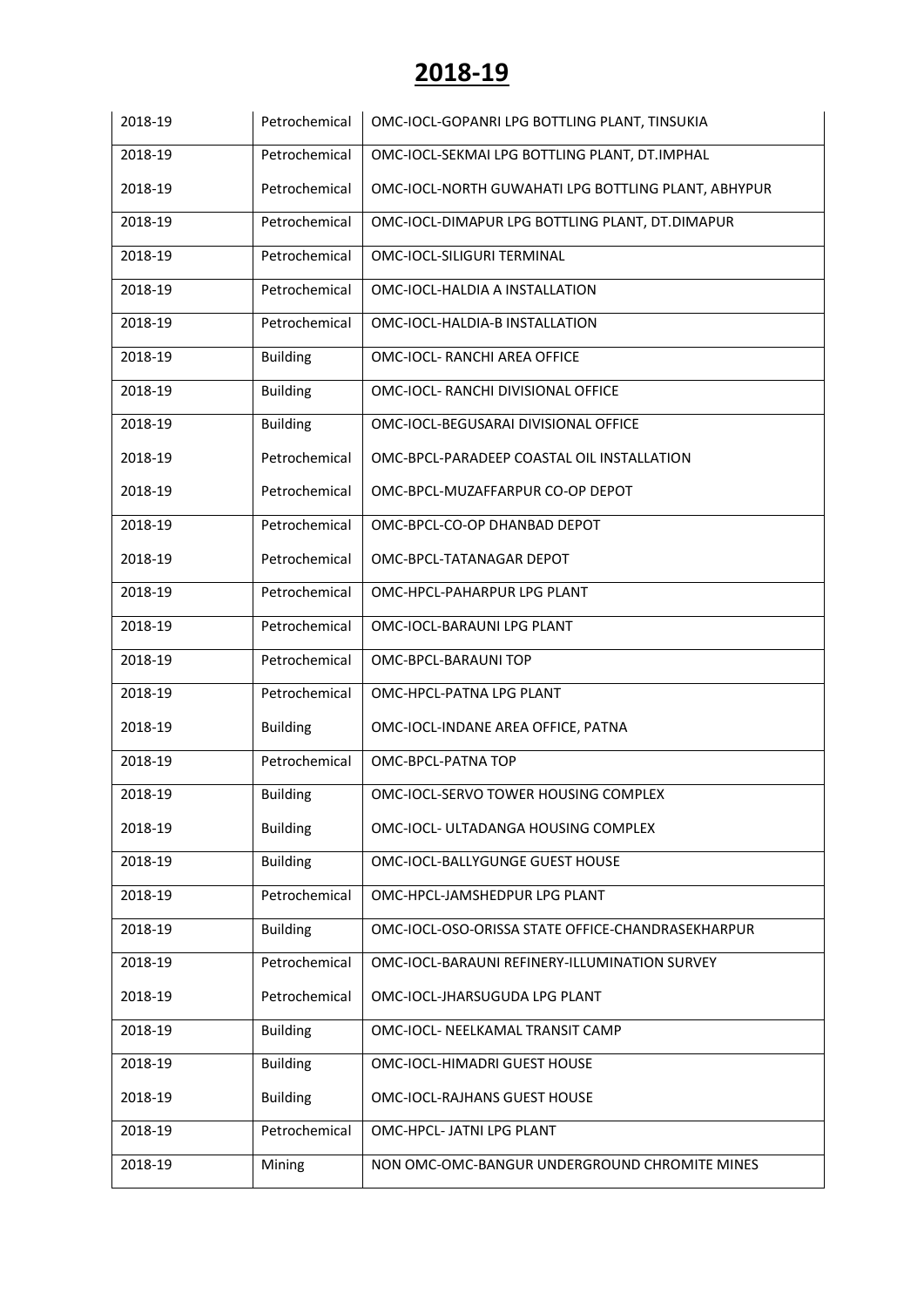| 2018-19 | <b>Building</b>      | NON OMC-A & N ISLAND GOVT, BUILDING- A& N ADMIN BUILDING<br>(RAJ NIWAS)  |
|---------|----------------------|--------------------------------------------------------------------------|
| 2018-19 | <b>Building</b>      | NON OMC-A & N ISLAND GOVT, BUILDING- SECRETARIAT BUILDING                |
| 2018-19 | <b>Power Station</b> | NON OMC-A & N ISLAND GOVT. BUILDING- PHOENIX BAY POWER<br><b>STATION</b> |
| 2018-19 | <b>Power Station</b> | NON OMC-A & N ISLAND GOVT. BUILDING- CHATTAM POWER<br><b>STATION</b>     |
| 2018-19 | <b>Building</b>      | NON OMC-A & N ISLAND GOVT. BUILDING-APWD OFFICE                          |
| 2018-19 | Exploration          | NON OMC-OIL INDIA LIMITED- TENGAGHAT OIL COLLECTING STATION              |
| 2018-19 | Exploration          | NON OMC-OIL INDIA LIMITED - JORAJAN OIL COLLECTING STATION               |
| 2018-19 | Exploration          | NON OMC-OIL INDIA LIMITED- KATHALONI GAS COLLECTING STATION              |
| 2018-19 | Mining               | NON OMC-TATA STEEL- JODA EAST IRON MINES                                 |
| 2018-19 | Mining               | NON OMC-TATA STEEL-NOAMUNDI IRON MINES                                   |
| 2018-19 | Mining               | NON OMC-TATA STEEL-KHONDBOND IRON & MAGNESE MINES                        |
| 2018-19 | Mining               | NON OMC-TATA STEEL-KATAMATI IRON MINES                                   |
| 2018-19 | Paints               | NON OMC-PROLITE PAINTS & CHEMICALS                                       |
| 2018-19 | Paints               | NON OMC-SAUMAS MERCANTILES PVT. LTD.                                     |
| 2018-19 | Tea Industry         | NON OMC-SHRE SHYAM TEA COMPANY                                           |
| 2018-19 | Tea Industry         | NON OMC-RADHA TEA MERCHANT                                               |
| 2018-19 | Others               | MAHAGENCO Koradi Nagpur                                                  |
| 2018-19 | Petrochemical        | Oil & Natural Gas Corporation Ltd, Dahej Plant                           |
| 2018-19 | Petrochemical        | <b>IOCL Miraj Depot</b>                                                  |
| 2018-19 | Petrochemical        | <b>IOCL Ratlam Terminal</b>                                              |
| 2018-19 | Petrochemical        | IOCL Mkt HO Building, Bandra[E]                                          |
| 2018-19 | Petrochemical        | <b>HPCL Chakan LPG Plant</b>                                             |
| 2018-19 | Others               | Nipro India Corporation LTD                                              |
| 2018-19 | Petrochemical        | <b>HPCL Raipur LPG Plant</b>                                             |
| 2018-19 | Petrochemical        | <b>IOCL Gwalior Depot</b>                                                |
| 2018-19 | <b>Building</b>      | National Centre for Cell Science Pune                                    |
| 2018-19 | Others               | Signode India Ltd. Silvasa                                               |
| 2018-19 | <b>Power Station</b> | Elite Thermal Engineers Pvt. Shirwal, Pune                               |
| 2018-19 | Petrochemical        | IOCL Turbhe Vashi 18-19                                                  |
| 2018-19 | Petrochemical        | HPCL LPG Solapur                                                         |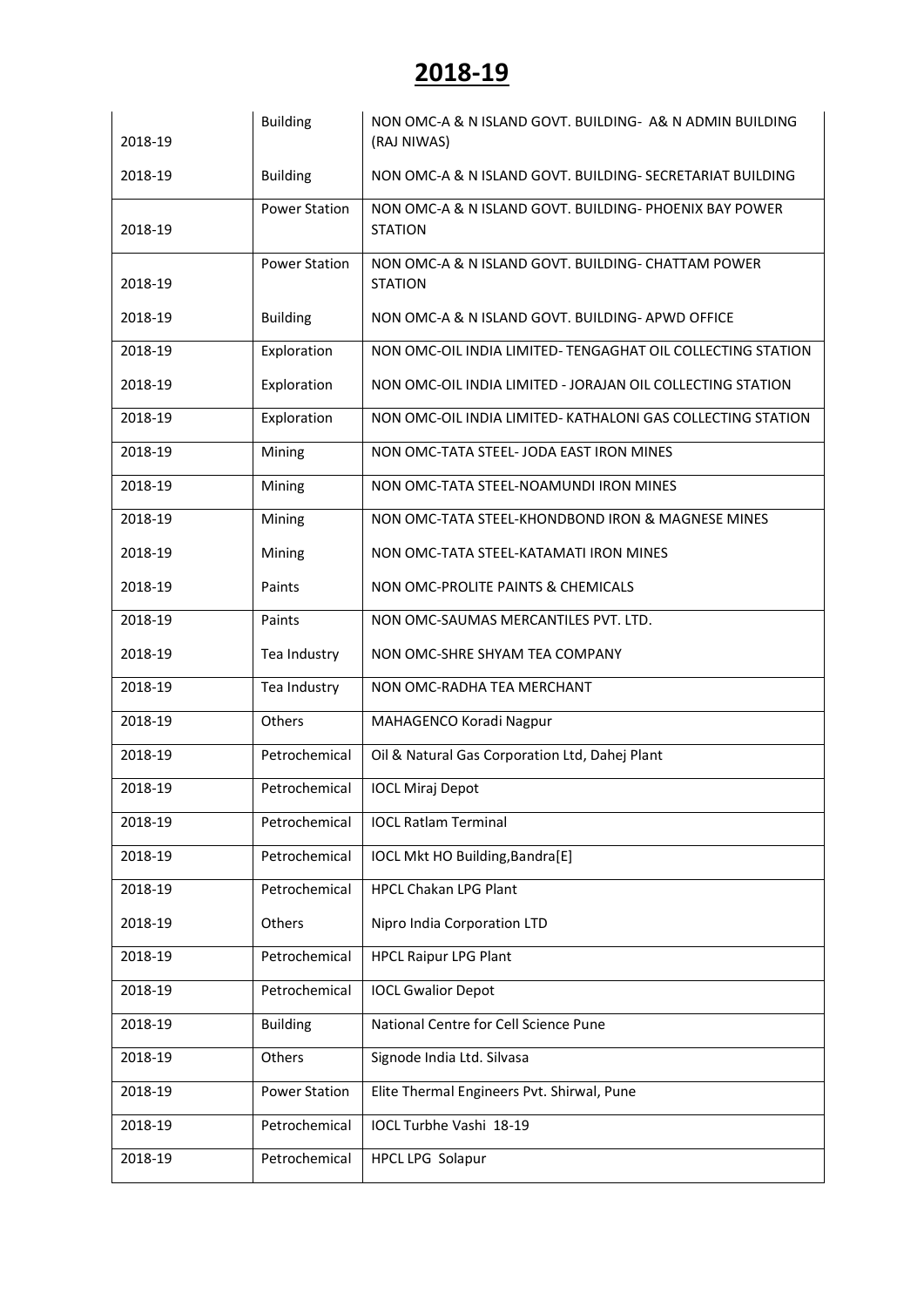| 2018-19 | Petrochemical   | <b>IOCL Kandla Main Terminal</b>                               |
|---------|-----------------|----------------------------------------------------------------|
| 2018-19 | <b>Building</b> | <b>NABARD Pune</b>                                             |
| 2018-19 | <b>Building</b> | Versova PVR                                                    |
| 2018-19 | <b>Building</b> | <b>PVR Surat</b>                                               |
| 2018-19 | Others          | <b>BORL CTO Vadinar</b>                                        |
| 2018-19 | Petrochemical   | IOT Vadodara White Oil Terminal, Dumad                         |
| 2018-19 | Petrochemical   | <b>IOCL Gwalior Divisional Office</b>                          |
| 2018-19 | Petrochemical   | <b>IOCL Jabalpur Divisional Office</b>                         |
| 2018-19 | Petrochemical   | <b>IOCL Indore Divisional Office</b>                           |
| 2018-19 | Petrochemical   | <b>IOCL Goa Divisional Office</b>                              |
| 2018-19 | <b>Building</b> | PVR Juhu                                                       |
| 2018-19 | <b>Building</b> | Indian Oil Corporation Limited, Ahmedabad Complex              |
| 2018-19 | Petrochemical   | Indian Oil Corporation Limited, LPG Bottling Plant, Bakania    |
| 2018-19 | <b>Building</b> | Reserve Bank of India, Mumbai                                  |
| 2018-19 | Petrochemical   | Petronet LNG Ltd, Dahej                                        |
| 2018-19 | Petrochemical   | <b>IOCL Panipat Naphtha Cracker</b>                            |
| 2018-19 | Petrochemical   | Indian Oil Corporation Ltd, Bhavnagar                          |
| 2018-19 | Petrochemical   | Indian Oil Corporation Ltd, SCFP Khapri                        |
| 2018-19 | Railways        | Konkan Railway Corporation, Coach care centre, Madgaon         |
| 2018-19 | Railways        | Konkan Railway Corporation, Coach care centre, Verna           |
| 2018-19 | Iron & Steel    | Bhushan Steel Khopoli                                          |
| 2018-19 | <b>Building</b> | Walk Thru Audit of Central Laboratary Building of OPaL, Dahej  |
| 2018-19 | Others          | Walk Thru Audit at OPaL Dahej                                  |
| 2018-19 | Petrochemical   | <b>IOCL Hazira Bottling Plant, Bhatpore</b>                    |
| 2018-19 | Petrochemical   | BPCL Nagpur LPG Plant, Butibori Nagpur                         |
| 2018-19 | Petrochemical   | IOCL Ahmedabad LPG BP, Sanand                                  |
| 2018-19 | Petrochemical   | Indian Oil Corporation Ltd, Bulk Bitmen Depot, Koyali Refinery |
| 2018-19 | Petrochemical   | Indian Oil Corporation Ltd, Vadodara Black Oil Terminal        |
| 2018-19 | Iron & Steel    | Dewas Metal Section, Dewas                                     |
| 2018-19 | Petrochemical   | Indian Oil Corporation, Bareja                                 |
| 2018-19 | Others          | Mangalam Organic Khopoli                                       |
| 2018-19 | Others          | Walk thru audit conducted at Guj Borosil Bharuch               |
|         |                 |                                                                |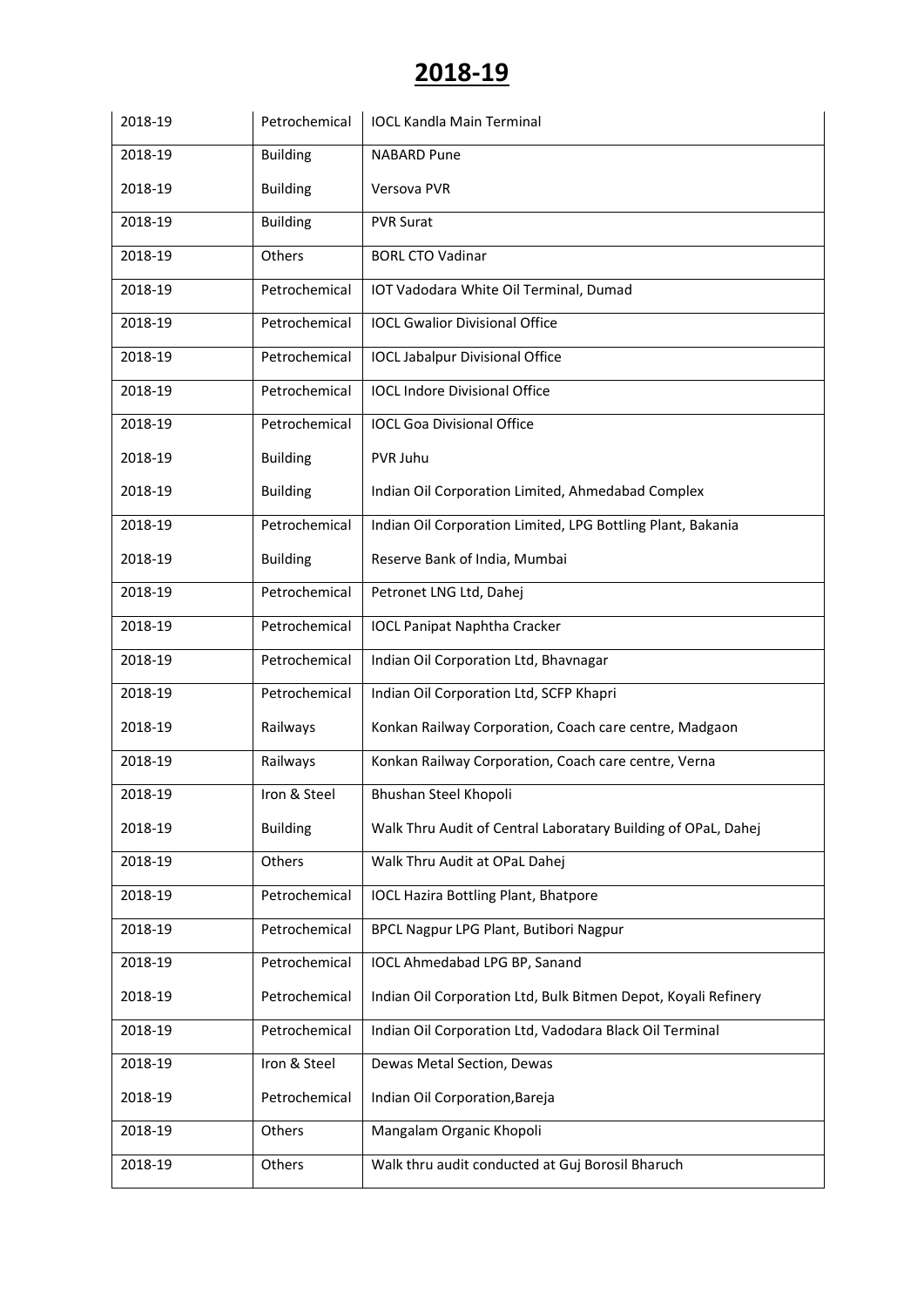| 2018-19 | <b>Power Station</b> | Valvoline, Addl Ambernath MIDC of 3 x 10^6 KCAL Thermic fluid<br>heater.            |
|---------|----------------------|-------------------------------------------------------------------------------------|
| 2018-19 | <b>Power Station</b> | Kavin Care, Bhiwandi for thermic fluid heater                                       |
| 2018-19 | <b>Power Station</b> | Gargi Khopoli for 1000 kg/hr boiler                                                 |
| 2018-19 | <b>Power Station</b> | Alpha Amine Chemicals, Kurkumbh fr 1 no. 1000 kg/hr Boiler                          |
| 2018-19 | Others               | Walk Thru Audit at Factory Premises of Blue Star Safety Work Wear.                  |
| 2018-19 | Others               | Walk Thru Audit at Patel Plastic Works at Vatva, Ahmedabad                          |
| 2018-19 | Others               | Walk Thru Audit at Gujarat Borosil Ltd.                                             |
| 2018-19 | Textile              | Walk Thru Audit at Shreeji Printing Works at Pandesara, Surat (Textile<br>Printing) |
| 2018-19 | Petrochemical        | PETRONET LNG PHASE                                                                  |
| 2018-19 | Forging              | Yash Forging Private Limited, Hingna, Nagpur.                                       |
| 2018-19 | Pharma               | Biological E. Limited, Hyderabad                                                    |
| 2018-19 | <b>Rice Mill</b>     | Sai Ganapathy Modern Rice Mill, Sengundram                                          |
| 2018-19 | Petrochemical        | <b>BPCL Warangal Co-op Depot</b>                                                    |
| 2018-19 | Petrochemical        | <b>BPCL Gooty Depot</b>                                                             |
| 2018-19 | <b>Building</b>      | V.O. Chidambaranar Port Trust, Tuticorin                                            |
| 2018-19 | Iron & Steel         | J K M Ferrotech Ltd., Gummidipoondi, Tiruvallur                                     |
| 2018-19 | Petrochemical        | <b>IOCL, Karwar Terminal</b>                                                        |
| 2018-19 | Petrochemical        | HPCL, Palghat LPG Plant                                                             |
| 2018-19 | <b>Building</b>      | Cochin Shipyard Ltd., Kochi                                                         |
| 2018-19 | Petrochemical        | <b>IOCL, Trichy Terminal</b>                                                        |
| 2018-19 | <b>Building</b>      | LPG Equipment Research Centre, Bangalore                                            |
| 2018-19 | Petrochemical        | HPCL Kondapalli LPG Bottling Plant                                                  |
| 2018-19 | Petrochemical        | BPCL Visakha Installation, Visakhapatnam                                            |
| 2018-19 | Petrochemical        | HPCL LPG Mangalore Depatch station                                                  |
| 2018-19 | <b>Building</b>      | HPCL, Mysuru LPG receiving station                                                  |
| 2018-19 | <b>Building</b>      | HPCL, Yediyuru LPG Receiving station                                                |
| 2018-19 | Petrochemical        | IOCL, Indane Bottling Plant, Kadapa                                                 |
| 2018-19 | <b>Building</b>      | IOCL Divisional Office, Visakhapatnam                                               |
| 2018-19 | Plastic              | Teja Plastic Industry, Chennai                                                      |
| 2018-19 | <b>Building</b>      | EMC, Trivandrum, Mararikulam                                                        |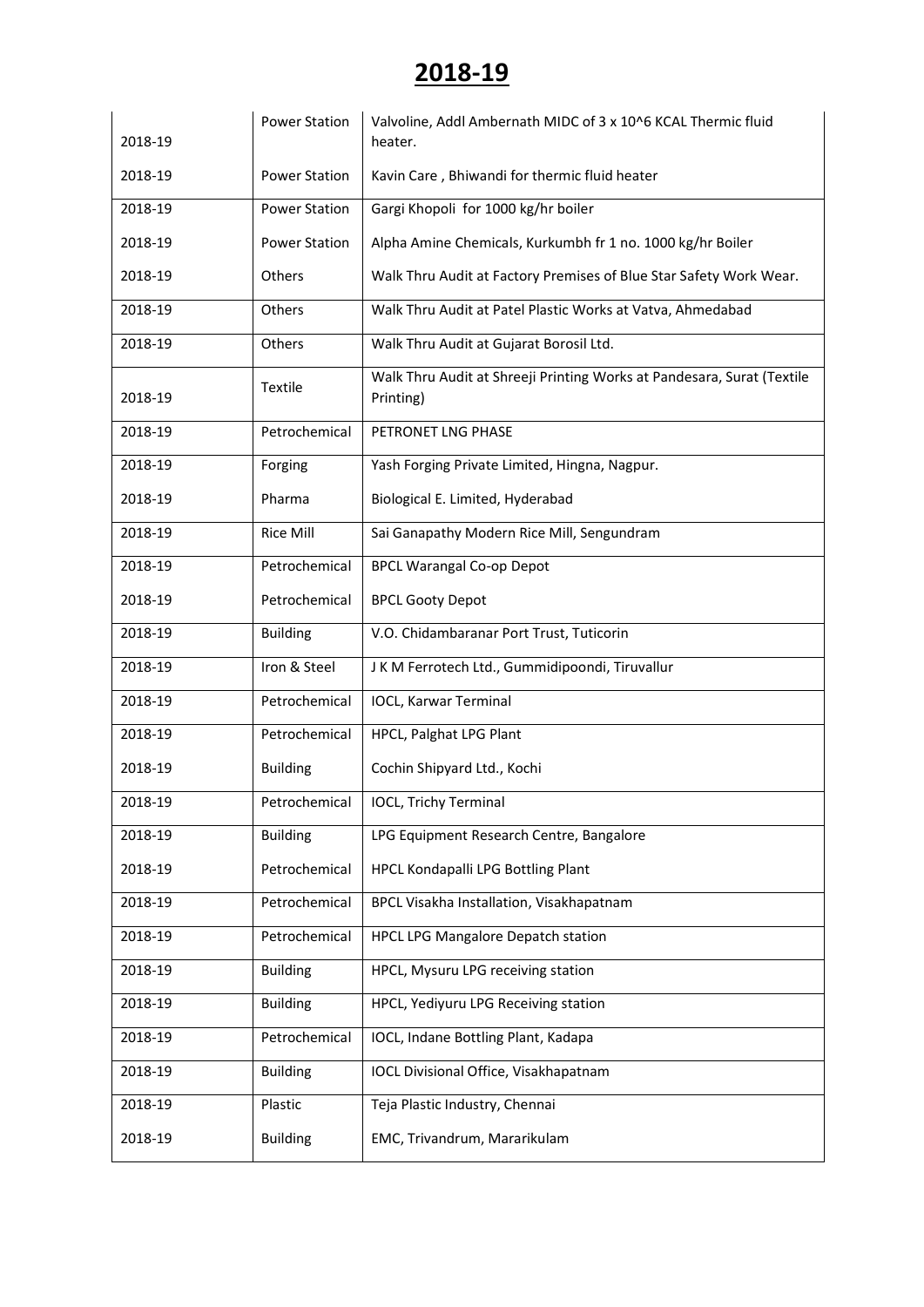| 2018-19 | Petrochemical        | HPCL LPG Plant, Gummidipoondi                                      |
|---------|----------------------|--------------------------------------------------------------------|
| 2018-19 | <b>Rice Mill</b>     | Sri Venugopal modern rice mills Ponneri . NAGAS RICE               |
| 2018-19 | <b>Rice Mill</b>     | M/s Varadaraja modern rice mills, Red hills                        |
| 2018-19 | Petrochemical        | <b>BPCL, Tondiarpet</b>                                            |
| 2018-19 | Petrochemical        | <b>IOCL Hyderabad Smart Terminal</b>                               |
| 2018-19 | <b>Building</b>      | PVR Kochi                                                          |
| 2018-19 | <b>Building</b>      | <b>PVR Bangalore</b>                                               |
| 2018-19 | Petrochemical        | <b>IOCL Chittoor Smart Terminal</b>                                |
| 2018-19 | Petrochemical        | <b>IOCL Cochin BP</b>                                              |
| 2018-19 | Petrochemical        | <b>IOCL Calicut BP</b>                                             |
| 2018-19 | Petrochemical        | <b>IOCL Quilon BP, Paripally</b>                                   |
| 2018-19 | <b>Building</b>      | IOCL State Office, Kochi (KeSO Building, Panampilly)               |
| 2018-19 | <b>Building</b>      | Indian Rare Earths Ltd., Chavara, Kollam (HPCL, Cochin)            |
| 2018-19 | <b>Building</b>      | IOCL Divisional Office, Trivandrum                                 |
| 2018-19 | <b>Building</b>      | <b>IOCL Divisional Office, Calicut</b>                             |
| 2018-19 | Petrochemical        | IOCL LPG Bottling Plant, Ennore, Chennai                           |
| 2018-19 | Petrochemical        | <b>HPCL LPG Bottling Plant, Mysore</b>                             |
| 2018-19 | Petrochemical        | HPCL LPG Bottling Plant, Madurai                                   |
| 2018-19 | <b>Building</b>      | IOCL Trichy Area & Divisional Office at Triveni                    |
| 2018-19 | Railways             | Southern Railway, Chennai (Traction services (diesel and electric) |
| 2018-19 | <b>Rice Mill</b>     | Subam Modern Rice Mill, Virudhunagar                               |
| 2018-19 | <b>Power Station</b> | TTPS, Tuticorin                                                    |
| 2018-19 | Petrochemical        | HPCL Ramagundam IRD (Terminal)                                     |
| 2018-19 | Petrochemical        | <b>IOCL Ramagundam Depot</b>                                       |
| 2018-19 | <b>Rice Mill</b>     | Manipura Modern Rice Mill, Virudhunagar                            |
| 2018-19 | <b>Rice Mill</b>     | M.S. Rice Mill, Virudhunagar                                       |
| 2018-19 | Rice Mill            | Bhavani Modern Rice Mill, Virudhunagar                             |
| 2018-19 | <b>Rice Mill</b>     | Sri Ganapathi Malaiamman Modern Rice Mill                          |
| 2018-19 | Iron & Steel         | KMC Blue Metals, Theni                                             |
| 2018-19 | <b>Building</b>      | IOCL Transits & Guest Houses, Bangalore, Karnataka                 |
| 2018-19 | <b>Building</b>      | IOCL Transits & Guest Houses, Mangalore, Karnataka                 |
| 2018-19 | <b>Building</b>      | IOCL Transits & Guest Houses, Belgaum Karnataka                    |
|         |                      |                                                                    |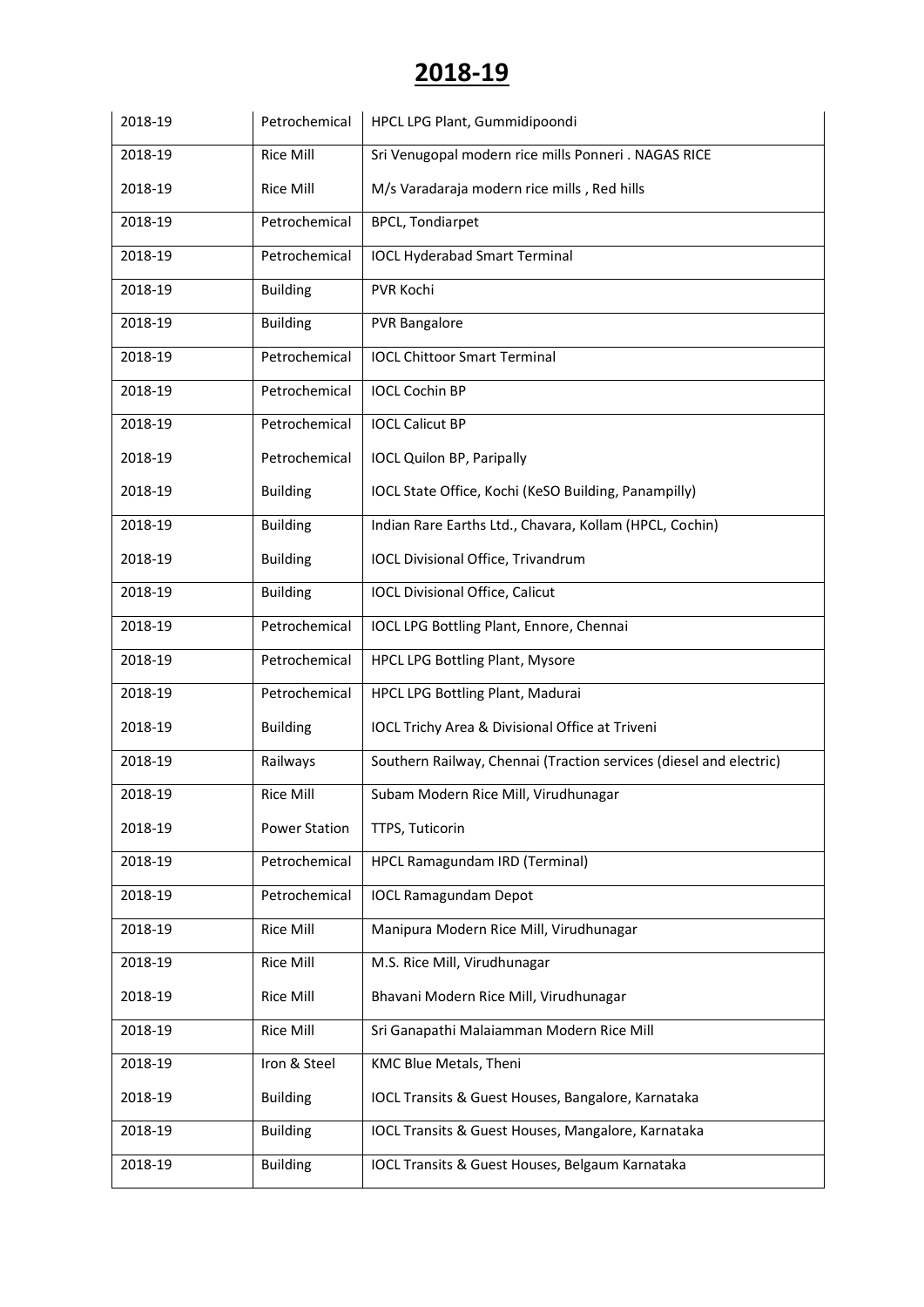| 2018-19 | <b>Building</b>      | IOCL Transits & Guest Houses, Bellary, Karnataka                             |
|---------|----------------------|------------------------------------------------------------------------------|
| 2018-19 | <b>Building</b>      | IOCL Administrative Offices, Mysore DO                                       |
| 2018-19 | <b>Building</b>      | IOCL Administrative Offices, Bellary DO                                      |
| 2018-19 | <b>Building</b>      | PVR Cinemas, Vijayawada                                                      |
| 2018-19 | <b>Building</b>      | IOCL Guest Houses at Adyar, Chennai                                          |
| 2018-19 | <b>Building</b>      | IOCL Guest Houses at Gopalapuram Guest House, Lloyds Road,<br>Chennai        |
| 2018-19 | <b>Building</b>      | <b>IOCL Guest Houses at Anna Nagar Chennai</b>                               |
| 2018-19 | <b>Building</b>      | IOCL Guest Houses at Parsen Guest Houses, Chennai                            |
| 2018-19 | Petrochemical        | IOCL LPG Bottling Plant, Ennore, Chennai                                     |
| 2018-19 | <b>Building</b>      | <b>IOCL Salem Divisional Office</b>                                          |
| 2018-19 | <b>Building</b>      | BRS Health & Research Institute Pvt. Ltd., Mother & Child Hospital,<br>Udupi |
| 2018-19 | Petrochemical        | HPCL Mangalore LPG Bottling Plant                                            |
| 2018-19 | Petrochemical        | <b>IOCL LPG Bottling Plant at Cherlapally Hyderabad</b>                      |
| 2018-19 | Petrochemical        | <b>IOCL Timmapur Indane Bottling Plant</b>                                   |
| 2018-19 | Petrochemical        | <b>IOCL SRPL Locations at:</b><br><b>Manali Pump Station</b>                 |
| 2018-19 | Petrochemical        | Asanur Intermediate Pump                                                     |
| 2018-19 | Petrochemical        | <b>Trichy Delivery Station</b>                                               |
| 2018-19 | Petrochemical        | Chittoor Intermediate PS                                                     |
| 2018-19 | Petrochemical        | <b>Bangalore Delivery Station</b>                                            |
| 2018-19 | Petrochemical        | <b>IOCL Hyderabad Smart Terminal</b>                                         |
| 2018-19 | Petrochemical        | <b>IOCL Madurai Terminal</b>                                                 |
| 2018-19 | <b>Power Station</b> | Mettur Thermal Power Station - I (3 Units)                                   |
| 2018-19 | Petrochemical        | HOCL, Ambalamugal, Ernakulam                                                 |
| 2018-19 | Petrochemical        | IOCL LPG Bottling Plant, Cherlapally, Hyderabad                              |
| 2018-19 | Petrochemical        | HPCL LPG Bottling Plant, Rajahmundry                                         |
| 2018-19 | Chemical             | Hira Industries, Ramanputhur, Kanyakumari                                    |
| 2018-19 | Petrochemical        | Indian oil Petronas Pvt. Ltd., Athipet, Chennai                              |
| 2018-19 | Petrochemical        | <b>IOCL Ramagundam Terminal</b>                                              |
| 2018-19 | Petrochemical        | IOCL Bangalore DO, Bangalore AO, Mysore DO                                   |
| 2018-19 | <b>Building</b>      | Sri Sri Tattva Panchakarma, Bangalore                                        |